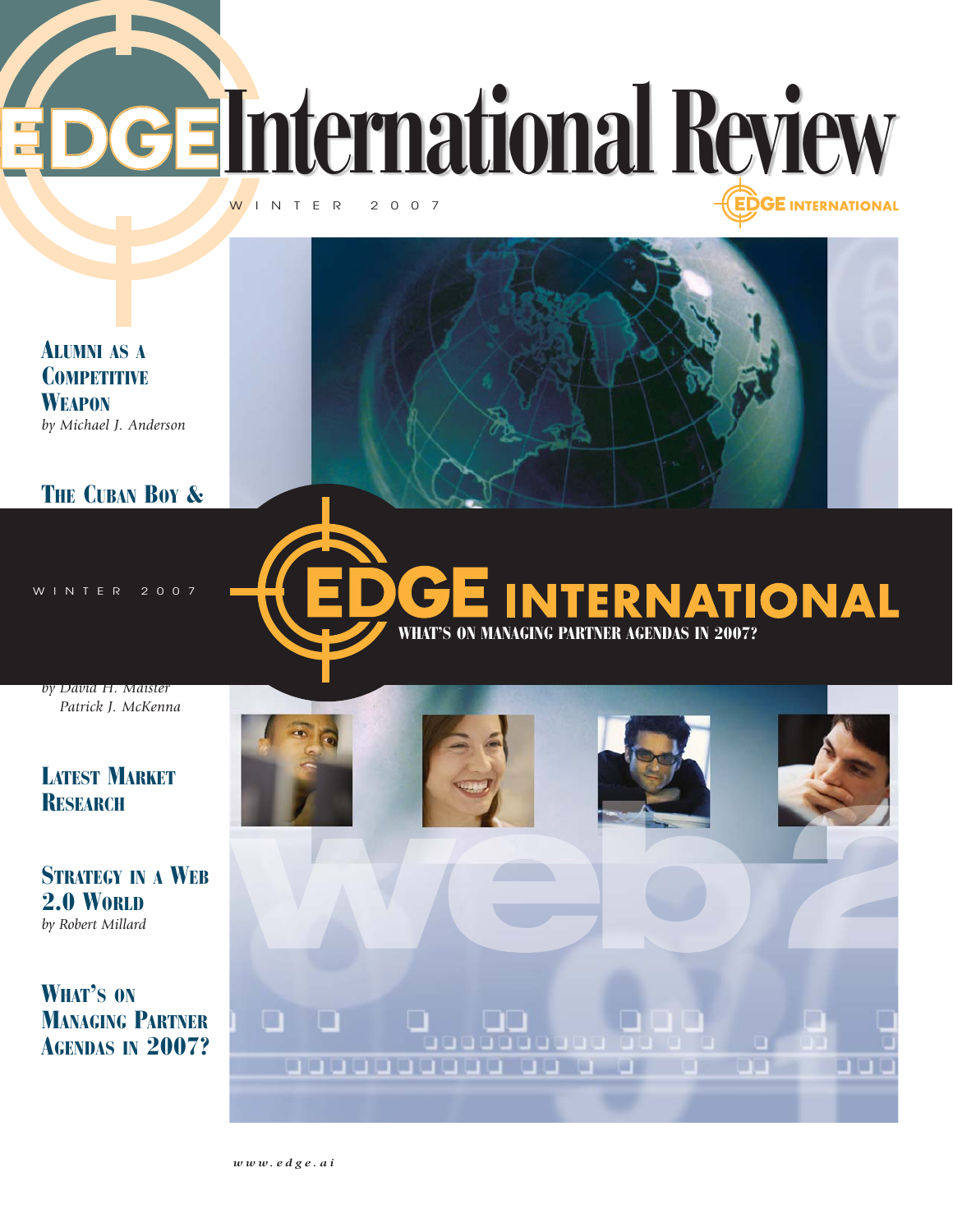

We recently asked 100 managing partners to address their mind to one question: What forces, already at work within our profession, have the greatest potential to profoundly transform (positively or negatively) your firm's future in the next three years? What follows are the views of 47 firm leaders, representing firms from 100 to over 3000 lawyers in size:

### **Patenting of Business Processes**

One of the more intriguing forces brought to our attention was a managing partner who informed us, "A highly fragmented patent regime combined with differing interpretations across international boundaries and a relatively new initiative to patent business processes could introduce some potential threats in years to come."

According to this individual, over 8000 applications for business methods are now filed

each year. For example, tax strategies are now being patented through the U.S. Patent Office. Tax practitioners could face new liability dangers as a result of the actions of tax shelter promoters who patent their tax reduction strategies. Following from that, if tax professionals are aware that the tax planning methods that they are helping clients to implement are patented, attorneys and accountants may incur patent infringement liability.

For the time being, tax and estate planning is the most likely area that risks patent infringement litigation. However, we are being told that real estate, and corporate M&A could also become at risk. The firm leader who initially brought this burning issue to our attention asked rhetorically, "As attorneys, should we now begin applying for patents on strategies that we have discovered in solving particularly thorny problems for clients?"

# **Changes on the International Stage**

We wonder how worried U.S. capital market lawyers are about one particular international trend. A couple of law firm leaders expressed their concern for "the recent drain of international public offerings flowing from New York to London". We were told that where New York once had 59% of global IPO's raising more than \$1bn (in 2001), it now has a mere 6.5%

Behind the scenes, we suspect that there are a number of law firms quietly wondering if London could ever possibly displace New York as the world's financial center – at least in the lucrative, high margin practices. While New York remains the center of the hedge fund and private equity worlds, London is increasingly the key center for innovation in important parts of the derivatives and structured finance world.